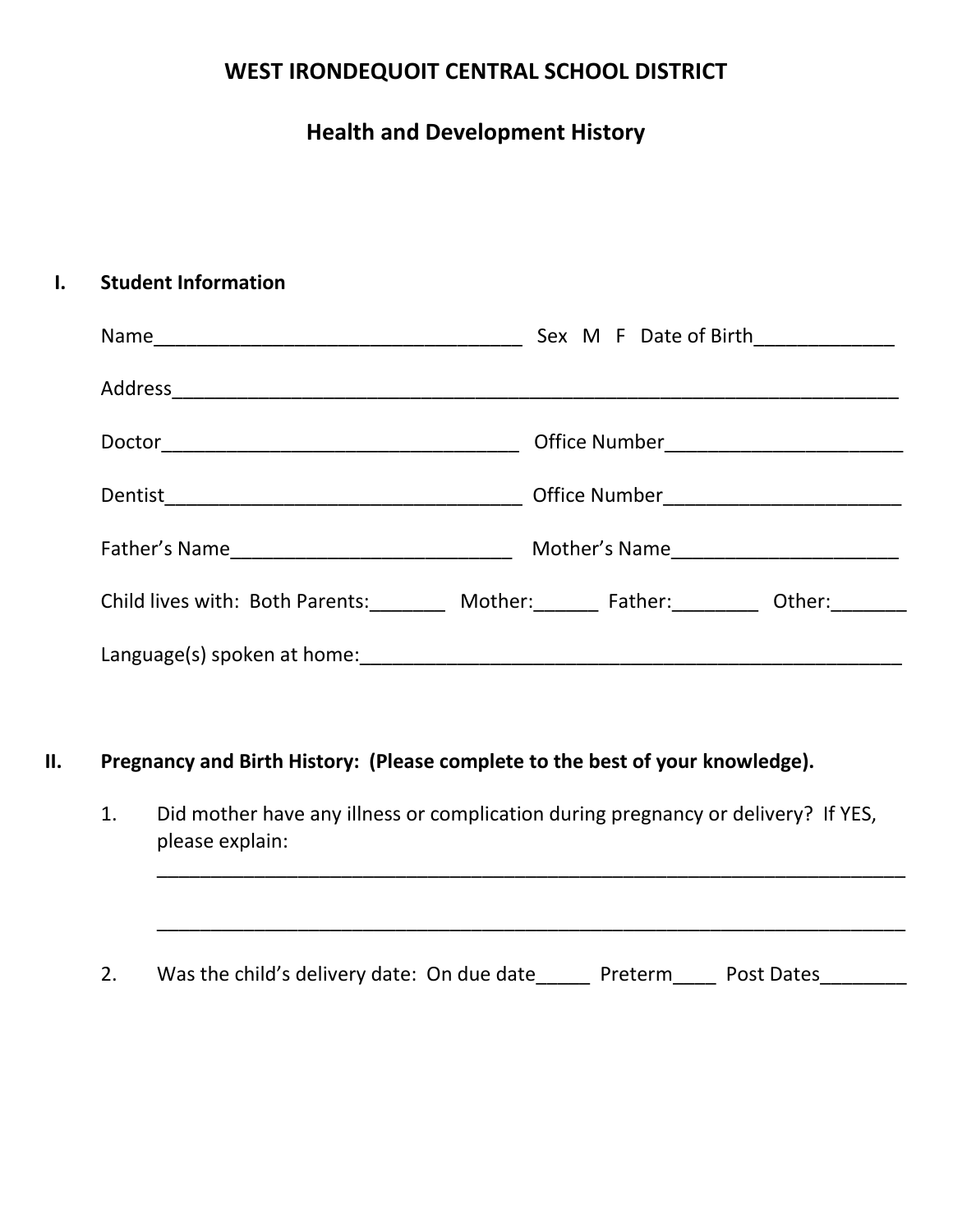#### **WICSD HEALTH AND DEVELOPMENT HISTORY**

| Ш. | Development History (to be filled out by K-6 only)                                                                                                                                                                             | NO YES |          |
|----|--------------------------------------------------------------------------------------------------------------------------------------------------------------------------------------------------------------------------------|--------|----------|
|    | Is your child shy or timid?                                                                                                                                                                                                    |        |          |
|    | Does your child play well with others                                                                                                                                                                                          |        |          |
|    | Does your child follow directions?                                                                                                                                                                                             |        |          |
|    | Have you noticedif yes, explain:                                                                                                                                                                                               |        |          |
|    |                                                                                                                                                                                                                                |        |          |
|    | Thumb sucking_______________________                                                                                                                                                                                           |        |          |
|    | Temper tantrums______________________                                                                                                                                                                                          |        | ____ ___ |
|    |                                                                                                                                                                                                                                |        |          |
|    | Did your child go to pre-school?                                                                                                                                                                                               |        |          |
|    | If yes, where? The contract of the state of the state of the state of the state of the state of the state of the state of the state of the state of the state of the state of the state of the state of the state of the state |        |          |
|    |                                                                                                                                                                                                                                |        |          |

How many days per week? \_\_\_\_\_\_\_\_\_\_\_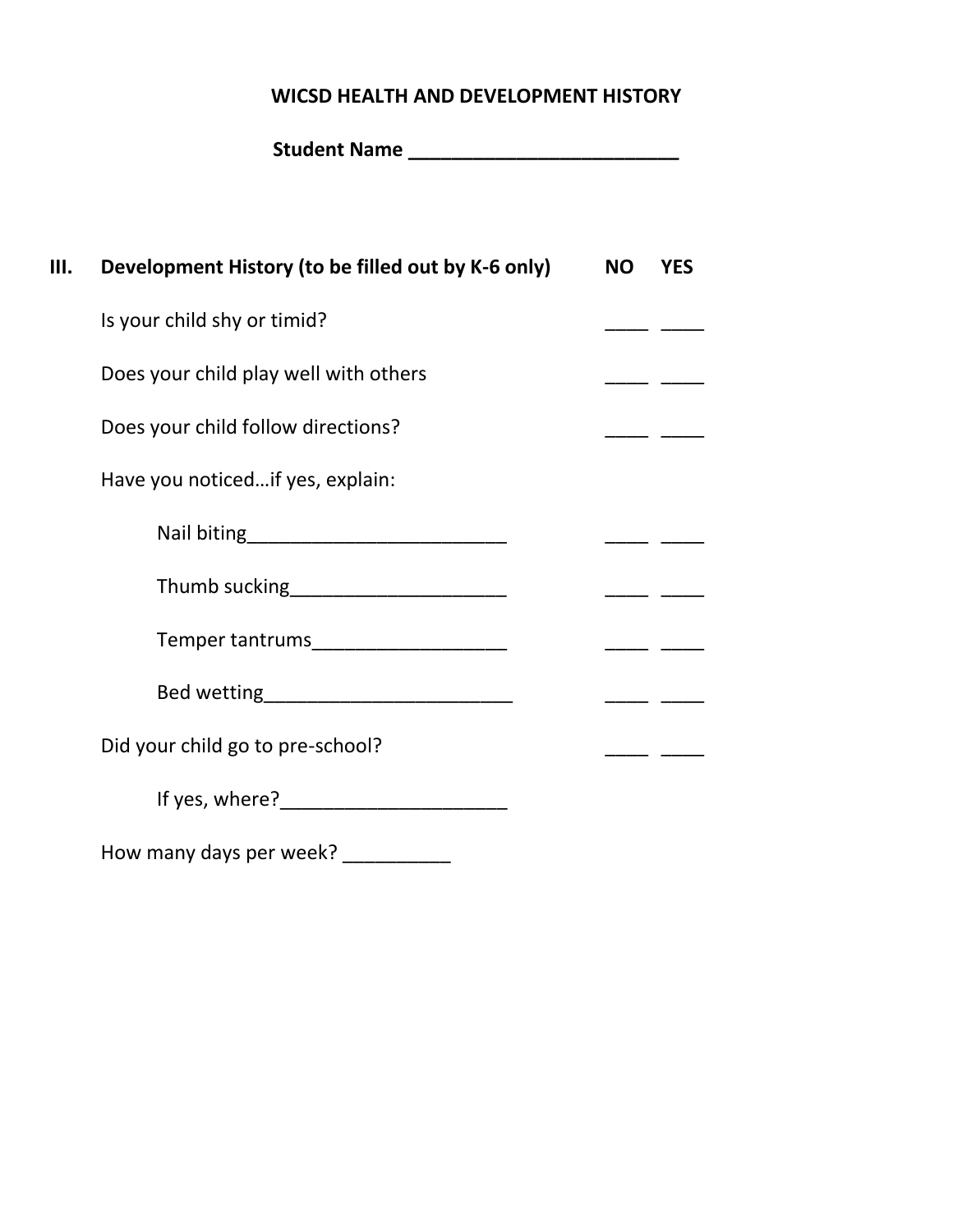#### **WICSD HEALTH AND DEVELOPMENT HISTORY**

**Student Name \_\_\_\_\_\_\_\_\_\_\_\_\_\_\_\_\_\_\_\_\_\_\_\_\_**

#### **IV. Health History. If you answer YES to any of the concerns below, please explain:**

|                                                                                    | <b>NO</b> | <b>YES</b>                                                                                                                                                                                                                                                                                                                                                                                                                                                                              |
|------------------------------------------------------------------------------------|-----------|-----------------------------------------------------------------------------------------------------------------------------------------------------------------------------------------------------------------------------------------------------------------------------------------------------------------------------------------------------------------------------------------------------------------------------------------------------------------------------------------|
|                                                                                    |           |                                                                                                                                                                                                                                                                                                                                                                                                                                                                                         |
|                                                                                    |           |                                                                                                                                                                                                                                                                                                                                                                                                                                                                                         |
|                                                                                    |           |                                                                                                                                                                                                                                                                                                                                                                                                                                                                                         |
|                                                                                    |           |                                                                                                                                                                                                                                                                                                                                                                                                                                                                                         |
|                                                                                    |           |                                                                                                                                                                                                                                                                                                                                                                                                                                                                                         |
|                                                                                    |           |                                                                                                                                                                                                                                                                                                                                                                                                                                                                                         |
|                                                                                    |           |                                                                                                                                                                                                                                                                                                                                                                                                                                                                                         |
| Frequent sore throats ___________________________                                  |           |                                                                                                                                                                                                                                                                                                                                                                                                                                                                                         |
| Bowel movement concerns________________________                                    |           | $\frac{1}{1}$                                                                                                                                                                                                                                                                                                                                                                                                                                                                           |
|                                                                                    |           | $\begin{tabular}{ll} \multicolumn{1}{l}{} & \multicolumn{1}{l}{} & \multicolumn{1}{l}{} & \multicolumn{1}{l}{} \\ \multicolumn{1}{l}{} & \multicolumn{1}{l}{} & \multicolumn{1}{l}{} & \multicolumn{1}{l}{} \\ \multicolumn{1}{l}{} & \multicolumn{1}{l}{} & \multicolumn{1}{l}{} & \multicolumn{1}{l}{} \\ \multicolumn{1}{l}{} & \multicolumn{1}{l}{} & \multicolumn{1}{l}{} \\ \multicolumn{1}{l}{} & \multicolumn{1}{l}{} & \multicolumn{1}{l}{} \\ \multicolumn{1}{l}{} & \multic$ |
|                                                                                    |           |                                                                                                                                                                                                                                                                                                                                                                                                                                                                                         |
|                                                                                    |           |                                                                                                                                                                                                                                                                                                                                                                                                                                                                                         |
|                                                                                    |           |                                                                                                                                                                                                                                                                                                                                                                                                                                                                                         |
| History of joint or bone injuries___________________                               |           | —————————                                                                                                                                                                                                                                                                                                                                                                                                                                                                               |
|                                                                                    |           |                                                                                                                                                                                                                                                                                                                                                                                                                                                                                         |
|                                                                                    |           |                                                                                                                                                                                                                                                                                                                                                                                                                                                                                         |
|                                                                                    |           |                                                                                                                                                                                                                                                                                                                                                                                                                                                                                         |
| Medication/Inhaler for asthma__________________                                    |           |                                                                                                                                                                                                                                                                                                                                                                                                                                                                                         |
| Dietary concerns (PLEASE NOTE ANY RESTRICTIONS<br>AND INFORM TEACHERS ACCORDINGLY) |           |                                                                                                                                                                                                                                                                                                                                                                                                                                                                                         |

\_\_\_\_\_\_\_\_\_\_\_\_\_\_\_\_\_\_\_\_\_\_\_\_\_\_\_\_\_\_\_\_\_\_\_\_